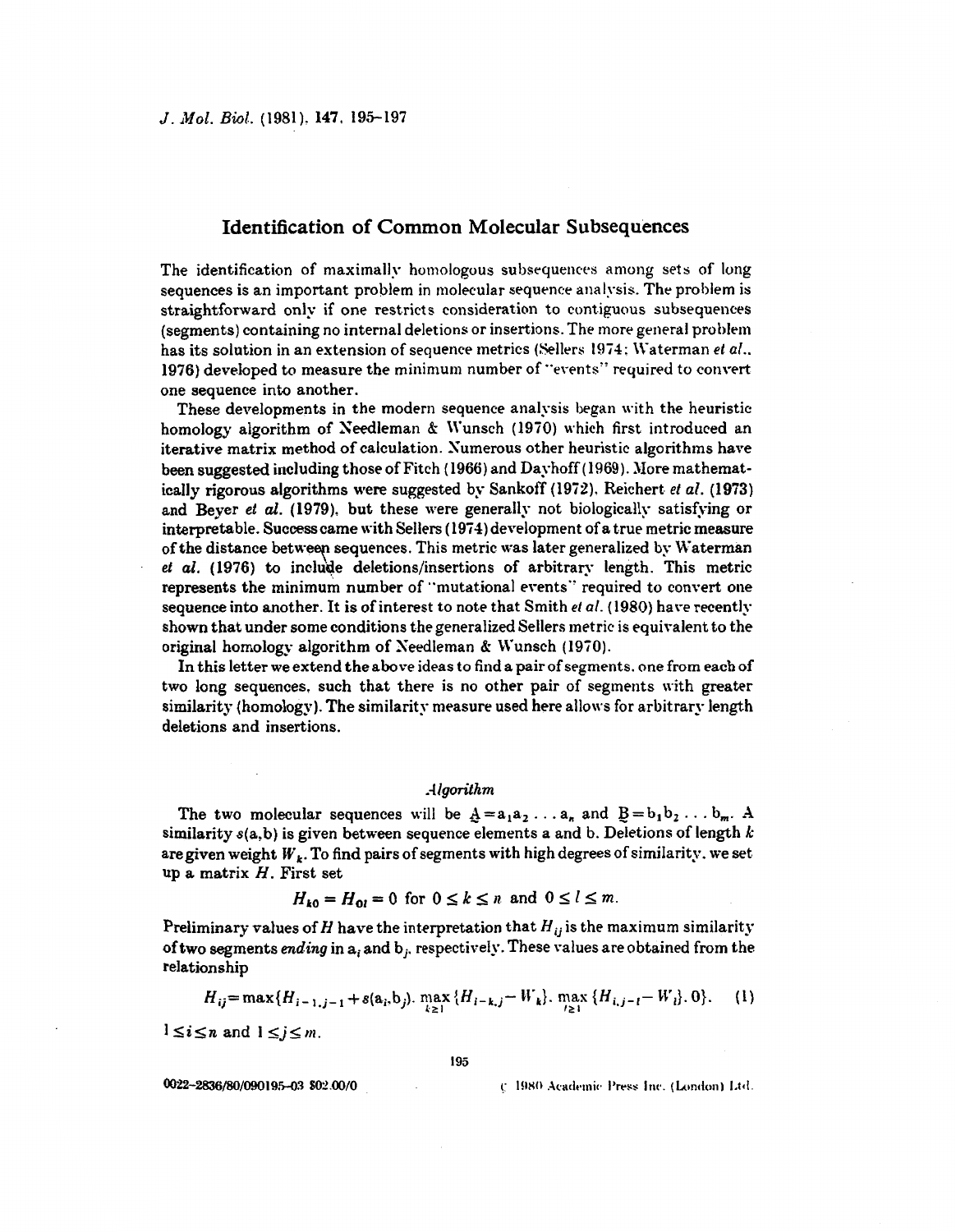**The formula for** *Hij* **follows by** considering the possibilities **for** ending the **(I)** If  $a_i$  and  $b_j$  are associated. the similarity is **I I I I s** 

$$
H_{i-1,j-1} + s(a_i, b_j).
$$

(2) If  $a_i$  is at the end of a deletion of length  $k$ , the similarity is

$$
H_{i-k,j} - W_k.
$$

**(3) If bj** is at the end **of** a deletion **of** length *1.* the similarity is

$$
H_{i-k,j} - W_{i}.
$$

**(4)** Finally, a zero is included to prevent calculated negative similarity, indicating **no** similarity **up** *to* ai and **bj.t** 

The **pair of** segments with maximum similarity is found **by** first locating the maximum element of  $H$ . The other matrix elements leading to this maximum value are than sequentially determined with a traceback procedure ending with **an**  element of  $H$  equal to zero. This procedure identifies the segments as well as produces **the** corresponding alignment. The pair **of** segments with the next **best**  similarity is found by applying the traceback procedure *to* the second **largest**  element of  $H$  not associated with the first traceback.

A simple example is given in Figure 1. In this example the parameters  $s(a,b)$  and  $W_k$  required were chosen on an *a priori* statistical basis. A match,  $a_i = b_j$ , produced an  $s(a,b)$  value of unity while a mismatch produced a minus one-third. These values have **an** average for long, random sequences **over** an equally probable four **letter set** , of zero. The deletion weight must be chosen to be at least equal to the difference between a match and a mismatch. The value used here was  $W_k = 1 \cdot 0 + 1/3 * k$ .

|    | 4       | C       | A.             | G              | $\mathcal{C}$ | c              | v       | Ċ       | G              | C       | v       | U       | A       | G     |  |
|----|---------|---------|----------------|----------------|---------------|----------------|---------|---------|----------------|---------|---------|---------|---------|-------|--|
| ⊿  | $0-0$   | $0 - 0$ | 0.0            | 0 <sub>0</sub> | 0.0           | 0.0            | 0.0     | 00      | 0 <sub>0</sub> | 0.0     | 0.0     | $0-0$   | $0-0$   | $0-0$ |  |
| A. | $0 - 0$ | 04      | $1-0$          | 0:0            | 00            | 0 <sub>0</sub> | (1)     | 00      | 0:0            | $0-0$   | $0-0$   | 0.0     | ŀ0      | 00    |  |
| A. | 00      | 0.0     | $1-0$          | 0.7            | $0 - 0$       | $0 - 0$        | ()·()   | ()-1)   | 00             | $0 - 0$ | $0-0$   | 0.0     | 1.0     | 0.7   |  |
| ſ. | 00      | 00      | 0.0            | $0-7$          | 0.3           | $( )-()$       | $1-0$   | $(1-1)$ | $0-0$          | 0.0     | 1.O     | ŀO      | $0 - 0$ | 0.7   |  |
| G  | 00      | 0.0     | 0.0            | 1.0            | $0-3$         | $0-0$          | 0.0     | 0.7     | $1-0$          | $0-0$   | $0-0$   | 0.7     | $0-7$   | 10    |  |
| C  | $0-0$   | 1.0     | $0-0$          | $0 - 0$        | $2-0$         | $1-3$          | 0.3     | ŀО      | $0-3$          | $2 - 0$ | 0.7     | 0.3     | 0.3     | $0-3$ |  |
| C  | 0-0     | $1-0$   | 0.7            | 0 <sub>0</sub> | 1.0           | $3-0$          | 1.7     | $1-3$   | $1-0$          | 1.3     | 1.7     | 0.3     | 00      | 00    |  |
| A  | $0 - 0$ | $0-0$   | 2.0            | $0-7$          | $0-3$         | $1-7$          | $2 - 7$ | $1-3$   | $1-0$          | 0.7     | ŀО      | 13      | $1-3$   | 0.0   |  |
| U  | 0.0     | $0-0$   | 0.7            | 1.7            | $0-3$         | $1-3$          | $2 - 7$ | 2.3     | $1-0$          | 0.7     | 1.7     | $2 - 0$ | $1-0$   | 1.0   |  |
| v  | $(+()$  | 0.0     | 0.3            | $0-3$          | $1-3$         | l-0            | 2.3     | 2.3     | 2.0            | 0.7     | $1-7$   | $2 - 7$ | $1-7$   | 1.0   |  |
| G  | $(r_0)$ | 0.0     | 0 <sub>0</sub> | 1.3            | $0 - 0$       | $1-0$          | 1·0     | 2.0     | 3.3            | 2.0     | 1.7     | 1.3     | $2-3$   | $2-7$ |  |
| A  | 0-0     | $0 - 0$ | 1.0            | $0-0$          | $1-0$         | $0-3$          | $0 - 7$ | $0-7$   | $2 - 0$        | $3 - 0$ | $1-7$   | $1-3$   | 2.3     | 2.0   |  |
| C  | $0-0$   | $1-0$   | 00             | の・7            | $1 - 0$       | $2-0$          | 0.7     | $1-7$   | $1-7$          | 3.0     | $2-7$   | 1.3     | ŀО      | 20    |  |
| G  | 0.0     | $0 - 0$ | 0.7            | 10             | 0.3           | $0 - 7$        | 17      | 0.3     | $2-7$          | $1-7$   | $2 - 7$ | $2 - 3$ | ŀ0      | 2.0   |  |
| G  | $0-0$   | $0-0$   | $0-0$          | 1.7            | $0 - 7$       | 0.3            | 0.3     | 1.3     | 1.3            | 2.3     | 1-3     | 2.3     | $2 - 0$ | 2-0   |  |

**FIG. 1.**  $H_{ii}$  **matrix generated from the application of eqn (1) to the sequences A-A-U-G-C-C-A-U-U-G-A-** $(^{r}G\cdot G$  and  $\dot{C}$ -A-G-C-C-U-C-G-C-U-U-A-G. The underlined elements indicate the trackback path from the maximal element  $3:30$ . **h**<br>*I* **Zero need not be included unless there are negative values of**  $s(a,b)$ **.**  $\overline{\phantom{a}}$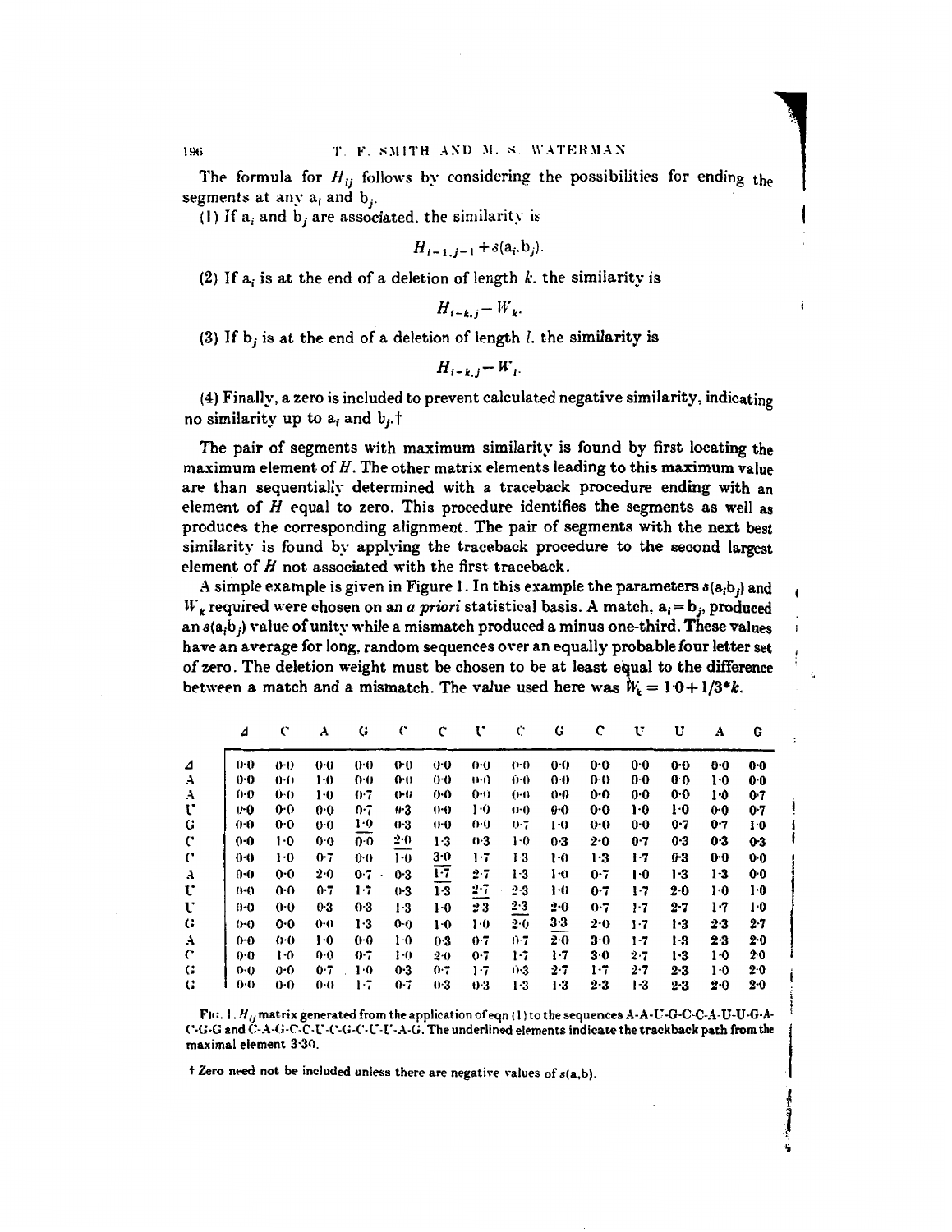## LETTERS TO THE EDITOR

Note, in this simple example, that the alignment obtained:

$$
-G\text{-}C\text{-}A\text{-}U\text{-}C\text{-}G\text{-}
$$
  

$$
-(G\text{-}C\text{-}C\text{-}U\text{-}C\text{-}G\text{-}
$$

contains both a mismatch and an internal deletion. It is the identification of the latter which has not been previously possible in any rigorous manner.

This algorithm not only puts the search for pairs of maximally similar segments on a mathematically rigorous basis but it can be efficiently and simply programmed on a computer.

Northern Michigan University

T. F. SMITH

M. S. WATERMAN

Los Alamos Scientific Laboratory P.O. Box 1663, Los Alamos N. Mex. 87545. U.S.A.

Received 14 July 1980

## **REFERENCES**

Bever, W. A., Smith, T. F., Stein, M. L. & Ulam, S. M. (1979). *Math. Biosci*. 19, 9-25. Dayhoff, M.O. (1969). Atlas of Protein Sequence and Structure. National Biomedical Research

Foundation, Silver Springs, Maryland. Fitch, W. M. (1966). J. Mol. Biol. 16, 9-13.

Needleman, S. B. & Wunsch, C. D. (1970). J. Mol. Biol. 48. 443-453.

 $\overline{a}$ 

Reichert, T. A., Cohen, D. N. & Wong, A. K. C. (1973). J. Theoret. Biol. 42, 245-261.

Sankoff, D. (1972). Proc. Nat. Acad. Sci., U.S.A. 61. 4-6.

Sellers, P. H. (1974). J. Appl. Math. (Siam). 26. 787-793.

Smith, T. F., Waterman, M. S. & Fitch, W. M. (1981). J. Mol. Evol. In the press.

Waterman, M. S., Smith, T. F. & Beyer, W. A. (1976). Advan. Math. 20, 367-387.

Note added in proof: A weighting similar to that given above was independently developed by Walter Goad of Los Alamos Scientific Laboratory.